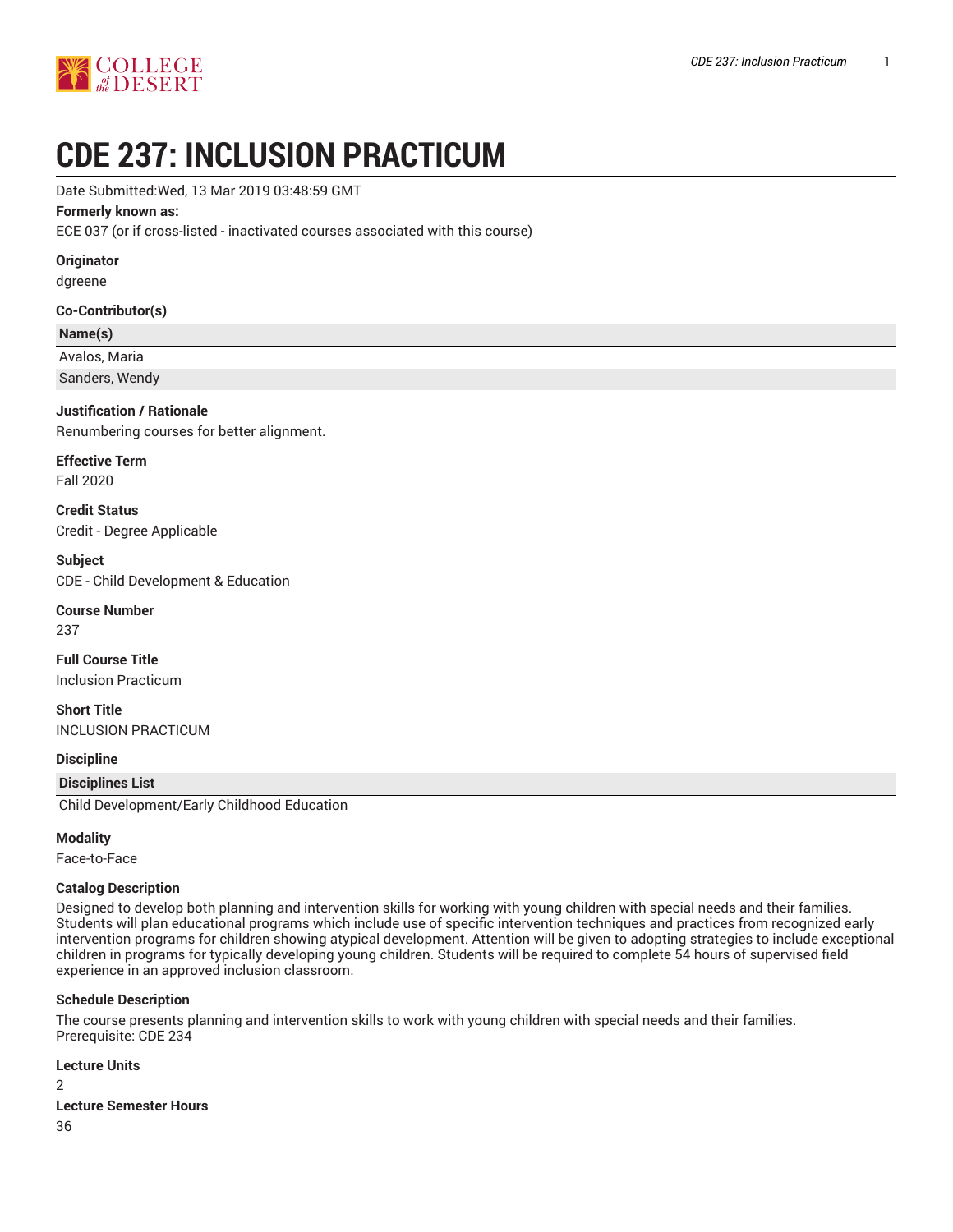

**Lab Units**

1 **Lab Semester Hours** 54

**In-class Hours** 90

**Out-of-class Hours** 72

**Total Course Units** 3 **Total Semester Hours** 162

**Prerequisite Course(s)** CDE 234

**Required Text and Other Instructional Materials Resource Type**

Book

**Author** Ashbaker, B. Morgan, J.

**Title** Paraprofessionals in the Classroom: A Survival Guide

**Edition** 2nd/e

**Publisher**

Pearson

**Year** 2013

**College Level** Yes

**Flesch-Kincaid Level** 14.5

**ISBN #** 978-013265982

# **For Text greater than five years old, list rationale:**

We are seeking open educational resources for this course.

# **Class Size Maximum**

25

# **Entrance Skills**

Students in this class will be required to understand how to work with children and families in a special needs classroom.

# **Requisite Course Objectives**

CDE 234-List and demonstrate positive strategies for preventing and managing challenging behaviors in the preschool classroom.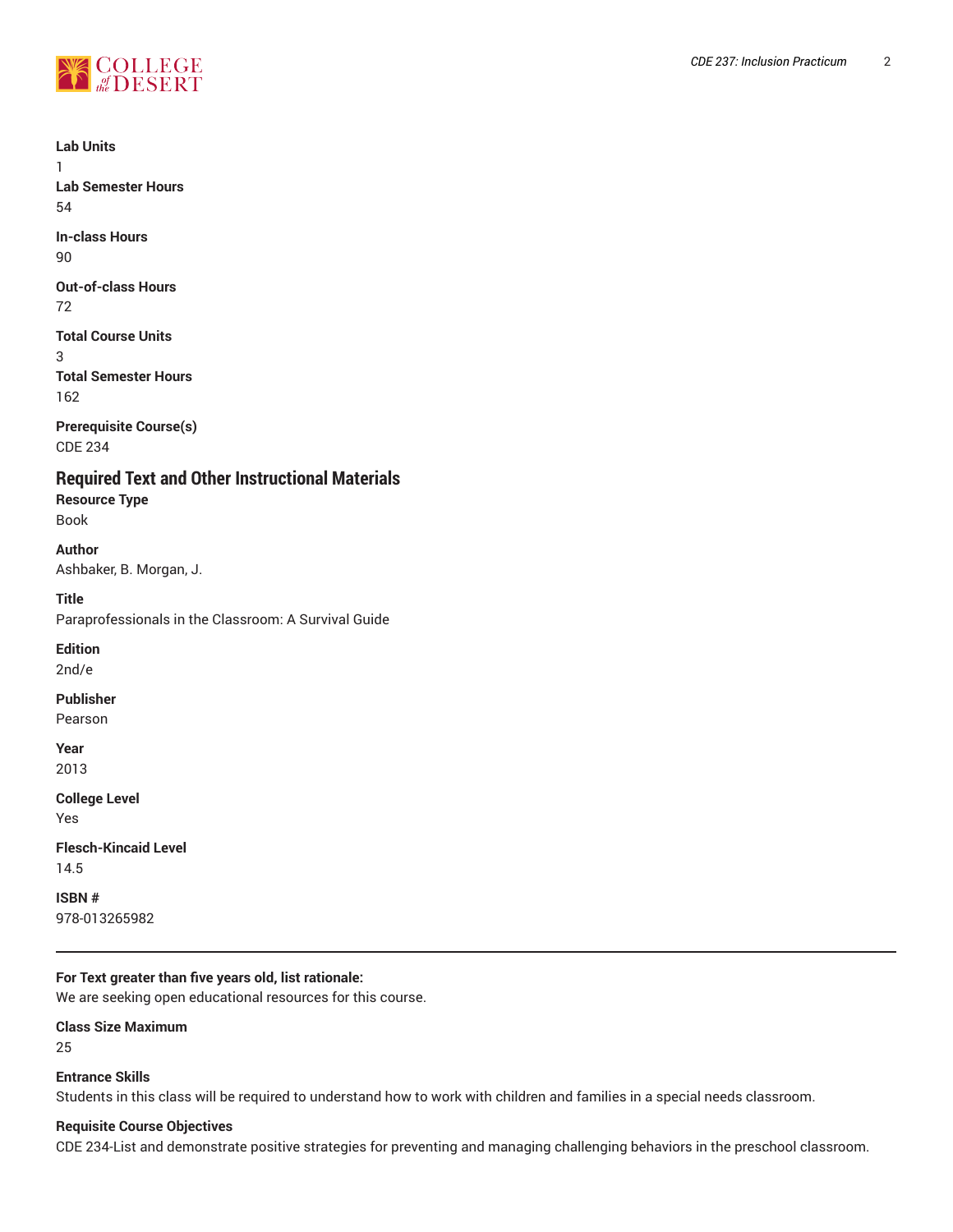

CDE 234-Demonstrate knoweldge of reflective practice, cultural responsiveness, confidentiality, and professional practices when working with colleagues, children and families.

CDE 234-Design modifications and accomodations based on observation, evidence-based practices, adn legal requirements to support children's development in the areas of cognitive, social and self-help skills.

#### **Course Content**

- 1. Inclusion principles and professional practices
- 2. Key elements in building the foundation of respectful and inclusive learning environments.
- 3. Best practices in planning and implementing strategies to provide for an inclusive environment including adaptations to the environment and curriculum
- 4. Positive behavior intervention and management
- 5. Working with a special education team.

#### **Lab Content**

Practical application of strategies and professional practices to plan and implement inclusion in an early childhood setting.

#### **Course Objectives**

|             | <b>Objectives</b>                                                                                                                                     |
|-------------|-------------------------------------------------------------------------------------------------------------------------------------------------------|
| Objective 1 | Articulate and demonstrate full inclusive principles and ethical practices.                                                                           |
| Objective 2 | Design and implement inclusive curriculum and individual program plans that are bias free and support diversity.                                      |
| Objective 3 | Plan, implement and evaluate class-wide adaptive program plans based on the observations of children's behavior<br>within their learning environment. |
| Objective 4 | Create and implement effective behavior guidance principles and strategies in an inclusive environment.                                               |
| Objective 5 | Apply a routines based approach to support children with disabilities in full inclusion classroom setting.                                            |
| Objective 6 | Create a learning environment that encompasses Universal Design for Learning.                                                                         |

#### **Student Learning Outcomes**

|           | Upon satisfactory completion of this course, students will be able to:                                                                                     |
|-----------|------------------------------------------------------------------------------------------------------------------------------------------------------------|
| Outcome 1 | Define and demonstrate best and promising practices of inclusion for children with special needs and their typically<br>developing peers.                  |
| Outcome 2 | Design and implement a universal design for learning, inclusive curriculum, individualized plans and guidance<br>techniques and evaluate for effectiveness |

#### **Methods of Instruction**

| <b>Method</b>                | Please provide a description or examples of how each instructional<br>method will be used in this course.                                            |                           |
|------------------------------|------------------------------------------------------------------------------------------------------------------------------------------------------|---------------------------|
| Journal                      | Students will write weekly reflective journal entries based upon their field<br>experiences.                                                         |                           |
| Discussion                   | In class discussions in small groups will reinforce reflective practices in<br>a community of learners.                                              |                           |
| Activity                     | Students will practice intervention techniques in class with fellow<br>students prior to practicing with children.                                   |                           |
| Observation                  | Students will observe the supervising teacher for best practices.                                                                                    |                           |
| Lecture                      | Instructor will provide brief lectures and video material to illustrate key<br>concepts.                                                             |                           |
| Laboratory                   | Students will complete 54 hours of supervised field experience under the<br>supervision of certified teachers working in a full inclusion classroom. |                           |
| <b>Methods of Evaluation</b> |                                                                                                                                                      |                           |
| <b>Method</b>                | Please provide a description or examples of how<br>each evaluation method will be used in this course.                                               | <b>Type of Assignment</b> |
| Guided/unguided journals     | Weekly Self-Reflection on teaching practices and<br>reflection on assigned reading.                                                                  | Out of Class Only         |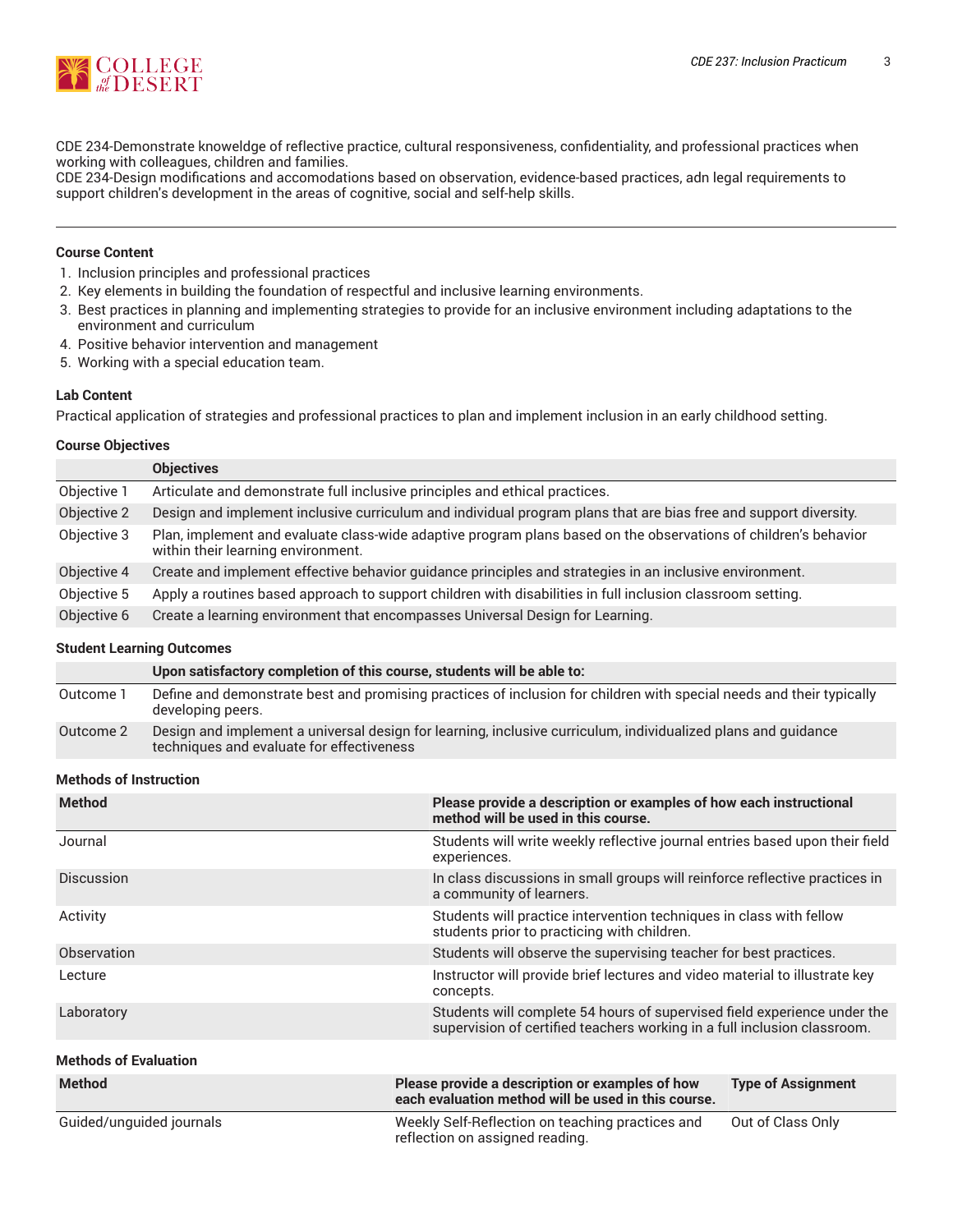

| Mid-term and final evaluations                   | Exams, multiple choice, short answer, fill in the blank In Class Only<br>questions.                                                                |                     |
|--------------------------------------------------|----------------------------------------------------------------------------------------------------------------------------------------------------|---------------------|
| Presentations/student demonstration observations | Students will implement inclusive practices in class In Class Only<br>with each other prior to working with children.                              |                     |
| Field/physical activity observations             | Each student will create a behavioral support plan<br>for a full classroom and for a specific child in the<br>class during their field experience. | Out of Class Only   |
| Laboratory projects                              | Lesson plans including written reports on<br>effectiveness of plans                                                                                | In and Out of Class |
| <b>Portfolios</b>                                | Child portfolio. Each student will create a portfolio<br>for a study child in the classroom they are working<br>in for their lab experiences.      | Out of Class Only   |

#### **Assignments**

#### **Other In-class Assignments**

- 1. Work with special education team to design an individual Behavior Support Plan.
- 2. Implement support practices during lab hours with the assistance of a qualified special needs educator.
- 3. Conduct written and verbal feedback on the effectiveness of the lesson plans.

#### **Other Out-of-class Assignments**

- a. Read text as assigned and write journal entries based on the readings ( approximately 30 hours)
- b. Develop a portfolio of child observations, from class lists to running records, checklists, anecdotal, frequency counts. ( approximately 15 hours)
- c. Design and implement weekly group lesson plans with adaptations for children with special needs in an inclusive environment. ( approximately 15 hours)
- d. Keep a journal of self-reflection on teaching. ( approximately 15 hours)

#### **Grade Methods**

Letter Grade Only

# **MIS Course Data**

# **CIP Code**

13.1015 - Education/Teaching of Individuals in Early Childhood Special Education Programs.

**TOP Code** 080900 - Special Education

**SAM Code** B - Advanced Occupational

**Basic Skills Status** Not Basic Skills

**Prior College Level** Not applicable

**Cooperative Work Experience** Not a Coop Course

**Course Classification Status** Credit Course

**Approved Special Class** Not special class

**Noncredit Category** Not Applicable, Credit Course